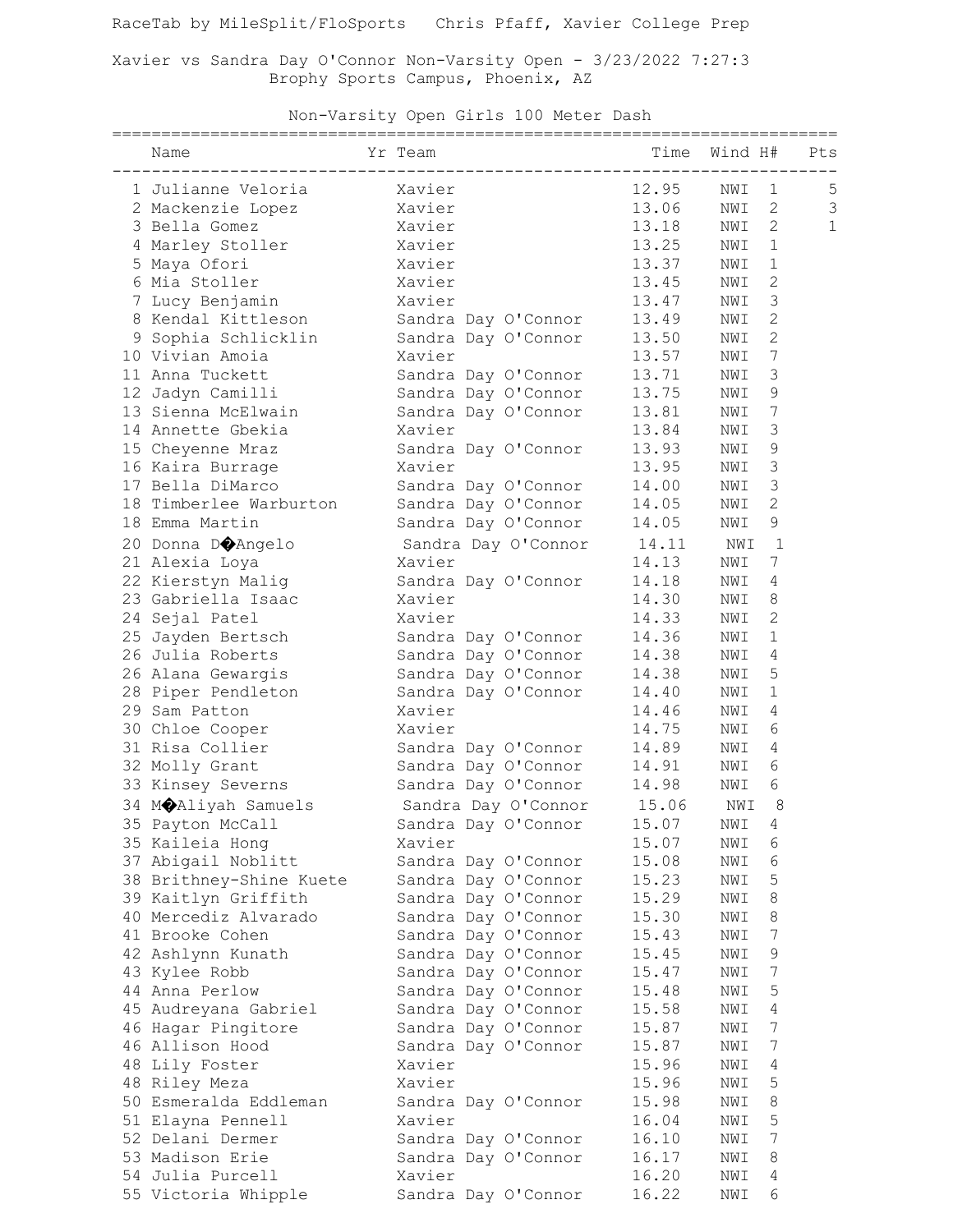| 56 unknown        |  |                     | 16.24 | NWI 6 |     |
|-------------------|--|---------------------|-------|-------|-----|
| 57 Madaline Colby |  | Sandra Day O'Connor | 16.33 | NWI 6 |     |
| 58 Jessica Cole   |  | Sandra Day O'Connor | 16.73 | NWI 8 |     |
| 59 Jelena Djukic  |  | Sandra Day O'Connor | 16.86 | NWI 9 |     |
| 60 Isabella Starr |  | Sandra Day O'Connor | 17.32 | NWI 5 |     |
| 61 Daelynn Colby  |  | Sandra Day O'Connor | 17.60 | NWI   | - 9 |
| 62 Acees Dadiala  |  | Sandra Day O'Connor | 19.30 | NWI 5 |     |
| 63 Mary Wallace   |  | Sandra Day O'Connor | 19.93 | NWI 5 |     |
| 64 Mia Dominquez  |  | Sandra Day O'Connor | 20.21 | NWI 9 |     |

# Non-Varsity Open Girls 200 Meter Dash

| Name<br>--------------  | Yr Team                                              |       | Time Wind H#   |                | Pts            |
|-------------------------|------------------------------------------------------|-------|----------------|----------------|----------------|
| 1 Ellie Grayson         | Sandra Day O'Connor                                  | 26.97 | NWI            | 1              | 5              |
| 2 Marley Stoller        | Xavier                                               | 27.11 | NWI            | $\mathbf 1$    | $\mathfrak{Z}$ |
| 3 Bella Gomez           | Xavier                                               | 27.45 | NWI            | $\mathbf{1}$   | $\mathbf 1$    |
| 4 Olivia Grayson        | Aavier<br>Sandra Day O'Connor<br>Sandra Day O'Connor | 27.81 | NWI            | 1              |                |
| 5 Hailey Hileman        |                                                      | 28.09 | NWI            | 6              |                |
| 6 Mia Stoller           | Xavier                                               | 28.15 | NWI            | $\mathbf 1$    |                |
| 7 Collins Entz          | Xavier                                               | 28.20 | NWI            | 4              |                |
| 8 Grace McClelland      | Xavier                                               | 28.24 | NWI            | $\mathbf{2}$   |                |
| 9 Anna Tuckett          | Sandra Day O'Connor                                  | 28.25 | NWI            | 4              |                |
| 10 Annette Gbekia       | Xavier                                               | 28.26 | NWI            | 3              |                |
| 11 Ava Sharett          | Xavier                                               | 28.61 | NWI            | $\mathbf{2}$   |                |
| 12 Chandler Miller      | Sandra Day O'Connor                                  | 29.09 | NWI            | $\overline{c}$ |                |
| 13 Sofia Asher          | Xavier                                               | 29.28 | NWI            | 3              |                |
| 14 Alexia Loya          | Xavier                                               | 29.29 | NWI            | 6              |                |
| 15 Tatum Kramer         | Xavier                                               | 29.45 | NWI            | 6              |                |
| 16 Sienna McElwain      | Sandra Day O'Connor                                  | 29.47 | NWI            | 5              |                |
| 17 Donna DOAngelo       | Sandra Day O'Connor                                  | 29.50 | NWI            | $\mathbf{1}$   |                |
| 18 Sejal Patel          | Xavier                                               | 30.01 | NWI            | 2              |                |
| 19 Julia Roberts        | Sandra Day O'Connor                                  | 30.08 | NWI            | 6              |                |
| 20 Kaileia Hong         | Xavier                                               | 30.75 | NWI            | 4              |                |
| 21 Risa Collier         | Sandra Day O'Connor                                  | 31.17 | NWI            | 4              |                |
| 22 Chloe Cooper         | Xavier                                               | 31.33 | NWI            | 5              |                |
| 23 Molly Grant          | Sandra Day O'Connor                                  | 31.43 | NWI            | 4              |                |
| 24 Abigail Noblitt      | Sandra Day O'Connor                                  | 31.60 | NWI            | 4              |                |
| 25 M&Aliyah Samuels     | Sandra Day O'Connor                                  | 31.63 | NWI            | 6              |                |
| 26 Brooke Cohen         | Sandra Day O'Connor                                  | 31.66 | NWI            | 4              |                |
| 27 Grace Bianchi        | Xavier                                               | 31.77 | NWI            | 6              |                |
| 28 Brithney-Shine Kuete | Sandra Day O'Connor                                  | 31.96 | NWI            | 4              |                |
| 29 Payton McCall        | Sandra Day O'Connor                                  | 32.18 | NWI            | $\mathbf{2}$   |                |
| 30 Audreyana Gabriel    | Sandra Day O'Connor                                  | 33.50 | NWI            | 5              |                |
| 31 Hagar Pingitore      | Sandra Day O'Connor                                  | 33.60 | NWI            | 5              |                |
| 32 Madison Erie         | Sandra Day O'Connor                                  | 34.00 | NWI            | $\overline{c}$ |                |
| 33 Victoria Whipple     | Sandra Day O'Connor                                  | 34.63 | NWI            | 5              |                |
| 34 Julia Purcell        | Xavier                                               | 34.69 | NWI            | 5              |                |
| 35 Allison Hood         | Sandra Day O'Connor                                  | 34.79 | $\texttt{NWI}$ | 5              |                |
| 36 Elayna Pennell       | Xavier                                               | 34.86 | NWI            | 5              |                |
| 37 Lily Foster          | Xavier                                               | 35.21 | NWI            | 3              |                |
| 38 Daelynn Colby        | Sandra Day O'Connor                                  | 37.11 | NWI            | 3              |                |
| 39 Jelena Djukic        | Sandra Day O'Connor                                  | 37.81 | NWI            | 2              |                |
| 40 Isabella Starr       | Sandra Day O'Connor                                  | 39.06 | NWI            | 3              |                |
| 41 Mary Wallace         | Sandra Day O'Connor                                  | 39.90 | NWI            | $\mathfrak{Z}$ |                |
| 42 Acees Dadiala        | Sandra Day O'Connor                                  | 41.91 | NWI            | $\mathsf 3$    |                |
| 43 Mia Dominguez        | Sandra Day O'Connor                                  | 45.98 | NWI            | 6              |                |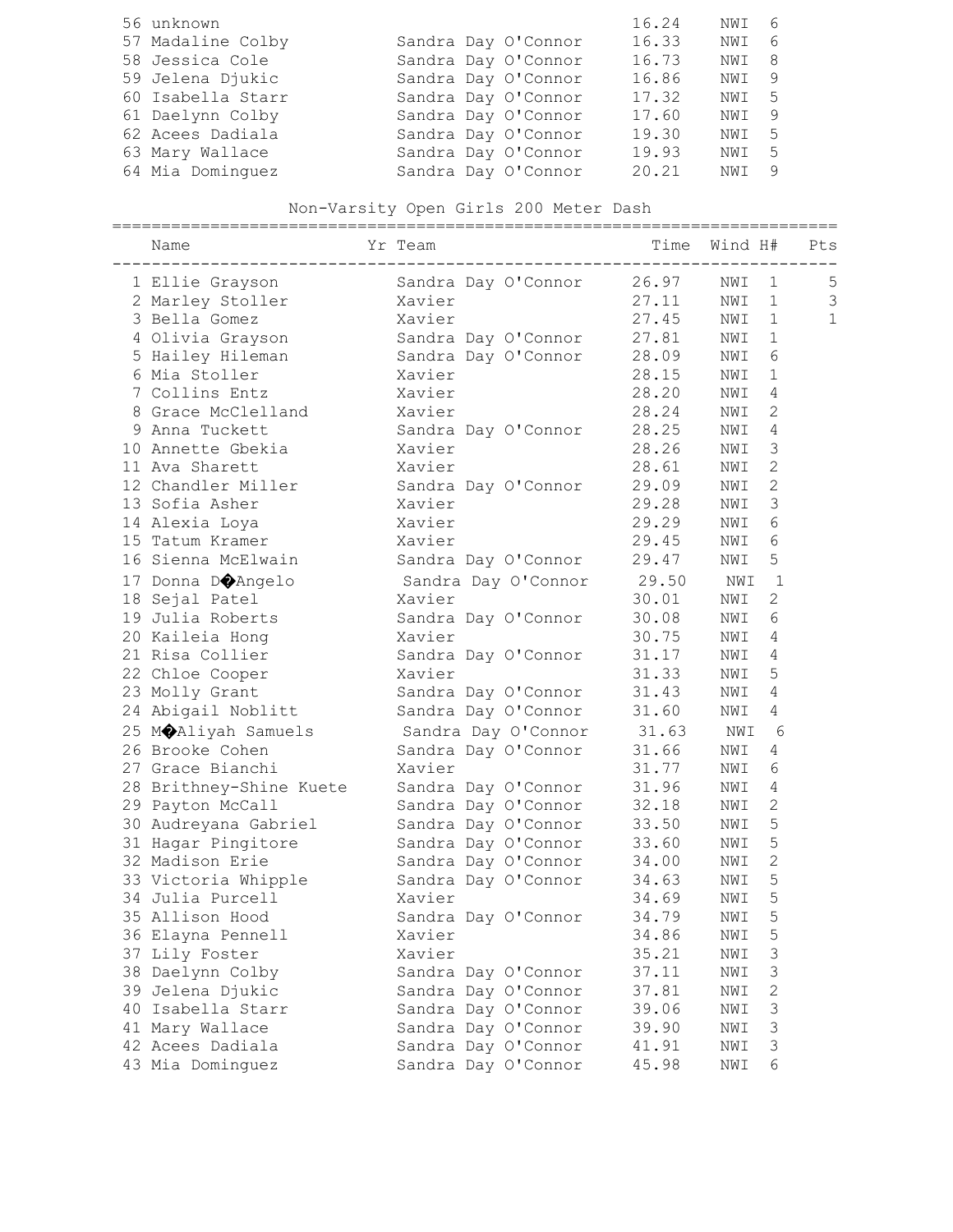### Non-Varsity Open Girls 400 Meter Dash

| Name |                                                                                                                                                                                                                                                                                                    |        |         |                                            |                                                                   | Pts                                    |
|------|----------------------------------------------------------------------------------------------------------------------------------------------------------------------------------------------------------------------------------------------------------------------------------------------------|--------|---------|--------------------------------------------|-------------------------------------------------------------------|----------------------------------------|
|      |                                                                                                                                                                                                                                                                                                    | Xavier |         |                                            | $\mathbf{1}$                                                      | 5                                      |
|      |                                                                                                                                                                                                                                                                                                    | Xavier |         |                                            | $\mathbf{1}$                                                      | 3                                      |
|      |                                                                                                                                                                                                                                                                                                    | Xavier |         |                                            | $\mathbf{1}$                                                      | 1                                      |
|      |                                                                                                                                                                                                                                                                                                    |        |         | 1:02.31                                    | $\mathbf{1}$                                                      |                                        |
|      |                                                                                                                                                                                                                                                                                                    | Xavier |         | 1:02.59                                    | $\overline{2}$                                                    |                                        |
|      |                                                                                                                                                                                                                                                                                                    |        |         | 1:04.34                                    | $\mathbf{1}$                                                      |                                        |
|      |                                                                                                                                                                                                                                                                                                    | Xavier |         | 1:06.23                                    | $\mathbf{1}$                                                      |                                        |
|      |                                                                                                                                                                                                                                                                                                    | Xavier |         | 1:09.34                                    | $\mathcal{L}$                                                     |                                        |
|      |                                                                                                                                                                                                                                                                                                    | Xavier |         | 1:11.34                                    | $\mathcal{D}$                                                     |                                        |
|      |                                                                                                                                                                                                                                                                                                    | Xavier |         | 1:11.43                                    | $\mathcal{D}$                                                     |                                        |
|      |                                                                                                                                                                                                                                                                                                    |        |         | 1:12.69                                    | $\mathbf{1}$                                                      |                                        |
|      |                                                                                                                                                                                                                                                                                                    |        |         | 1:13.49                                    | 1                                                                 |                                        |
|      |                                                                                                                                                                                                                                                                                                    |        |         | 1:15.85                                    | $\overline{2}$                                                    |                                        |
|      |                                                                                                                                                                                                                                                                                                    | Xavier |         | 1:23.33                                    | $\overline{2}$                                                    |                                        |
|      |                                                                                                                                                                                                                                                                                                    | Xavier |         | 1:24.70                                    | $\mathcal{D}$                                                     |                                        |
|      | 1 Marley Stoller<br>2 Bella Gomez<br>3 Mia Stoller<br>4 Cara Davidson<br>5 Maria Benitez<br>6 Ashley Limbaugh<br>7 Madigan Moran<br>8 Tatum Kramer<br>9 Jimena Gutierrez<br>10 Grace Bianchi<br>11 Madison Molloy<br>12 Kaydence Soltau<br>13 Sydney Mcnab<br>14 Riley Meza<br>15 Genevieve George |        | Yr Team | Sandra Day O'Connor<br>Sandra Day O'Connor | Sandra Day O'Connor<br>Sandra Day O'Connor<br>Sandra Day O'Connor | Time H#<br>59.91<br>1:00.67<br>1:02.15 |

#### Non-Varsity Open Girls 800 Meter Run

| Name               | Yr Team |                     | Time    | Pts |
|--------------------|---------|---------------------|---------|-----|
| 1 Amelia Long      |         | Sandra Day O'Connor | 2:36.20 | .5  |
| 2 Julia Russo      | Xavier  |                     | 2:36.80 | 3   |
| 3 Izzy Cerniglia   | Xavier  |                     | 2:53.80 | 1   |
| 4 Elle Houle       | Xavier  |                     | 2:55.10 |     |
| 5 Mary Hill        | Xavier  |                     | 2:55.90 |     |
| 6 Sam Patton       | Xavier  |                     | 2:58.30 |     |
| 7 Jessica Cole     |         | Sandra Day O'Connor | 3:02.20 |     |
| 8 Lily Foster      | Xavier  |                     | 3:04.40 |     |
| 9 Blakely Anderson | Xavier  |                     | 3:06.20 |     |
| 10 Carina Ferrigno | Xavier  |                     | 3:07.00 |     |
| 11 Bri Burgoz      | Xavier  |                     | 3:10.40 |     |

### Non-Varsity Open Girls 1600 Meter Run

| Name              | Yr Team | Time    | Pt.s |
|-------------------|---------|---------|------|
| 1 Caroline Vietor | Xavier  | 6:23.20 | 5    |
| 2 Ellie Hilsabeck | Xavier  | 6:27.40 |      |
| 3 Karina Zaveri   | Xavier  | 6:28.20 |      |
| 4 Sophia Corona   | Xavier  | 6:30.30 |      |
| 5 Maya Nagaraj    | Xavier  | 6:41.70 |      |

## Non-Varsity Open Girls 100 Meter Hurdles

| Name                                                                                                   | Yr Team |                                                                                          | Time Wind                                 |                                   | Pt.s        |
|--------------------------------------------------------------------------------------------------------|---------|------------------------------------------------------------------------------------------|-------------------------------------------|-----------------------------------|-------------|
| 1 Hailey Hileman<br>2 Mackenzie Lopez<br>3 Christine Kenyon<br>4 Jada Sultzbaugh<br>5 Victoria Whipple | Xavier  | Sandra Day O'Connor<br>Sandra Day O'Connor<br>Sandra Day O'Connor<br>Sandra Day O'Connor | 17.59<br>17.71<br>17.77<br>20.72<br>21.93 | NWI<br>NW T<br>NW T<br>NWI<br>NWT | 5<br>3<br>1 |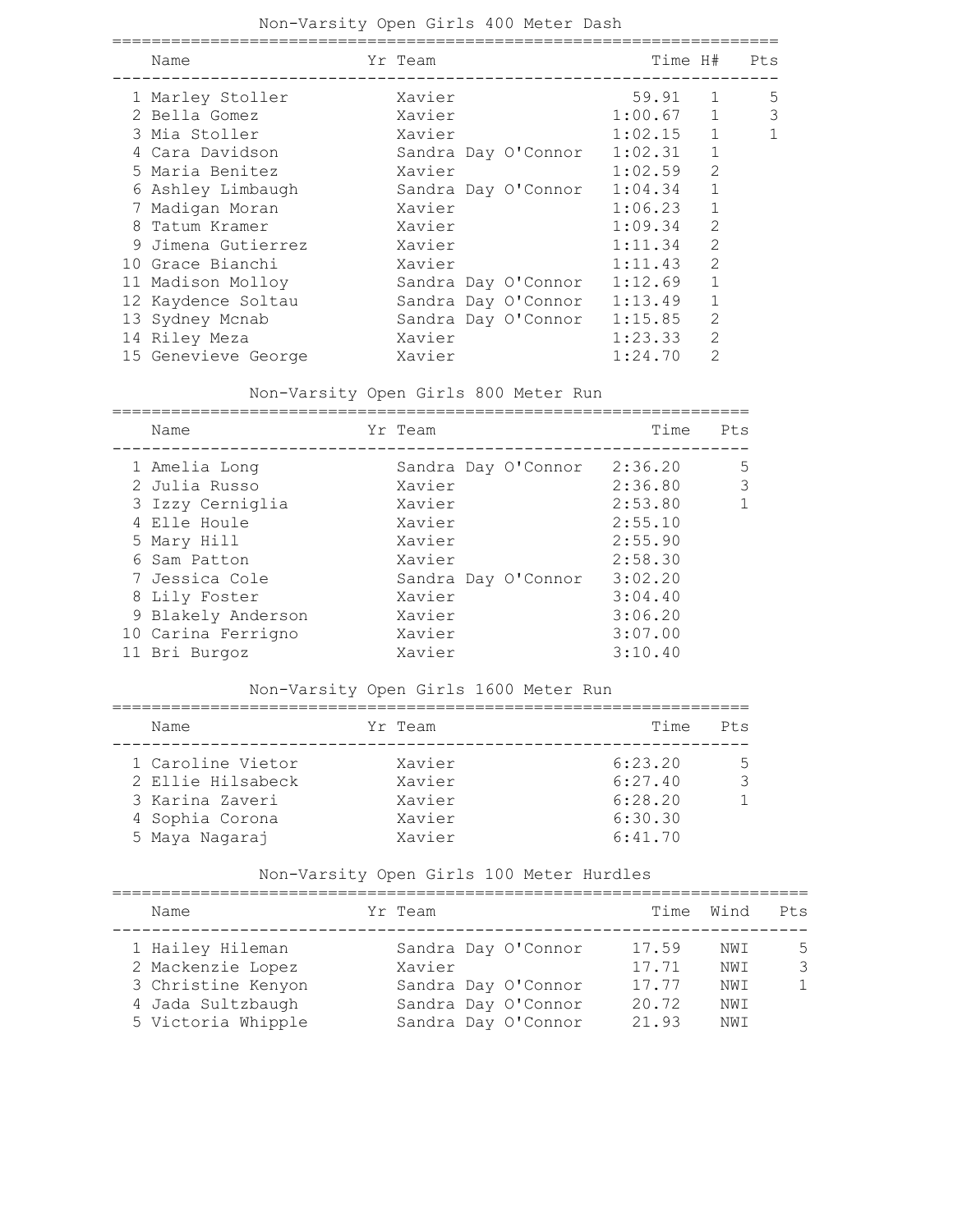| Non-Varsity Open Girls 300 Meter Hurdles            |                     |  |          |             |       |              |
|-----------------------------------------------------|---------------------|--|----------|-------------|-------|--------------|
| Name                                                | Yr Team             |  |          |             | Time  | Pts          |
| 1 Mackenzie Lopez                                   | Xavier              |  |          |             | 48.71 | 5            |
| 2 Kaira Burrage                                     | Xavier              |  |          |             | 50.55 | 3            |
| 3 Collins Entz                                      | Xavier              |  |          |             | 51.25 | $\mathbf{1}$ |
| 4 Ellie Higgins                                     | Xavier              |  |          |             | 53.23 |              |
| 5 Morgan Finch                                      | Xavier              |  |          |             | 53.73 |              |
| 6 Mia Portillo                                      | Xavier              |  |          |             | 53.82 |              |
|                                                     |                     |  |          |             |       |              |
| Non-Varsity Open Girls 4x100 Meter Relay            |                     |  |          |             |       |              |
| Team                                                |                     |  |          | Time Pts    |       |              |
| 1 Sandra Day O'Connor A                             |                     |  |          | 51.54       | 5     |              |
| 2 Sandra Day O'Connor B                             |                     |  |          | 55.02       |       |              |
| Non-Varsity Open Girls 4x400 Meter Relay            |                     |  |          |             |       |              |
| Team                                                |                     |  |          | Time        | Pts   |              |
| 1 Sandra Day O'Connor A                             |                     |  |          | 4:26.83     | 5     |              |
| Non-Varsity Open Girls 4x800 Meter Relay            |                     |  |          |             |       |              |
|                                                     |                     |  |          |             |       |              |
| Team                                                |                     |  |          | Time        | Pts   |              |
| 1 Xavier A                                          |                     |  | 12:05.30 |             | 5     |              |
| 2 Xavier B                                          |                     |  | 12:35.20 |             |       |              |
| 3 Xavier C                                          |                     |  | 13:00.20 |             |       |              |
| Non-Varsity Open Girls High Jump<br>=============== |                     |  |          |             |       |              |
| Name                                                | Yr Team             |  |          |             | Mark  | Pts          |
| 1 Ellie Higgins                                     | Xavier              |  |          | $4 - 08.00$ |       | 5            |
| 2 Tatum Kramer                                      | Xavier              |  |          | $4 - 06.00$ |       | 3            |
| 3 Hailey Edlebeck                                   | Sandra Day O'Connor |  |          | $4 - 04.00$ |       | 1            |
| 4 Anna Tuckett                                      | Sandra Day O'Connor |  |          | $4 - 04.00$ |       |              |
| 4 Jada Sultzbaugh                                   | Sandra Day O'Connor |  |          | $4 - 04.00$ |       |              |
| 6 Iliana Kockinis                                   | Xavier              |  |          | $4 - 04.00$ |       |              |
| 7 Piper Pendleton                                   | Sandra Day O'Connor |  |          | $4 - 04.00$ |       |              |
| 8 Risa Collier                                      | Sandra Day O'Connor |  |          | $4 - 00.00$ |       |              |
| 9 Natalie Clausen                                   | Sandra Day O'Connor |  |          | $4 - 00.00$ |       |              |
| 10 Delani Dermer                                    | Sandra Day O'Connor |  |          | $3 - 10.00$ |       |              |
| 10 Jasmine Jewell                                   | Sandra Day O'Connor |  |          | $3 - 10.00$ |       |              |
| Non-Varsity Open Girls Pole Vault                   |                     |  |          |             |       |              |
| Name                                                | Yr Team             |  |          |             | Mark  | Pts          |
| 1 Julia Roberts                                     | Sandra Day O'Connor |  |          | $7 - 00.00$ |       | 3            |
| 1 Sienna McElwain                                   | Sandra Day O'Connor |  |          | $7 - 00.00$ |       | $\mathsf 3$  |
| 1 Brooke Cohen                                      | Sandra Day O'Connor |  |          | $7 - 00.00$ |       | 3            |
| NH Daelynn Colby                                    | Sandra Day O'Connor |  |          |             | ΝH    |              |
| NH Jelena Djukic                                    | Sandra Day O'Connor |  |          |             | ΝH    |              |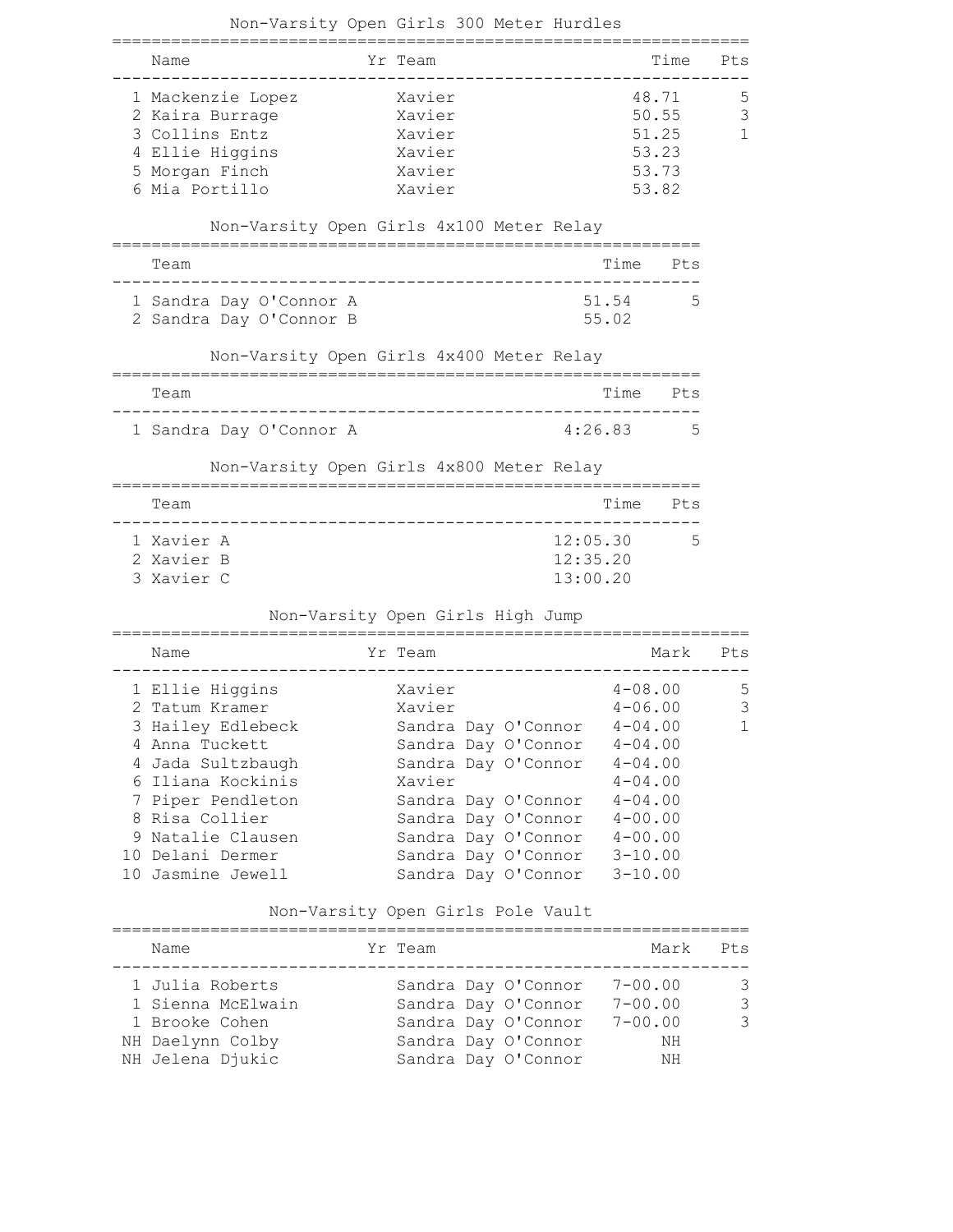| Name                    | Yr Team |                     | Mark                         | Wind Pts |              |
|-------------------------|---------|---------------------|------------------------------|----------|--------------|
| 1 Anna Tuckett          |         |                     | Sandra Day O'Connor 16-05.25 | NWI      | 5            |
| 2 Riley Ward            | Xavier  |                     | $15 - 10.00$                 | NWI      | 3            |
| 3 Sofia Asher           | Xavier  |                     | $15 - 08.25$                 | NWI      | $\mathbf{1}$ |
| 4 Bella DiMarco         |         |                     | Sandra Day O'Connor 15-03.00 | NWI      |              |
| 5 Vivian Amoia          | Xavier  |                     | $15 - 01.00$                 | NWI      |              |
| 6 Gabriella Isaac       | Xavier  |                     | 14-08.25                     | NWI      |              |
| 7 Iliana Kockinis       | Xavier  |                     | $14 - 01.25$                 | NWI      |              |
| 8 Payton McCall         |         | Sandra Day O'Connor | $14 - 01.00$                 | NWI      |              |
| 9 Risa Collier          |         | Sandra Day O'Connor | 13-08.00                     | NWI      |              |
| 10 Anna Perlow          |         | Sandra Day O'Connor | 13-00.00                     | NWI      |              |
| 11 Piper Pendleton      |         |                     | Sandra Day O'Connor 12-08.00 | NWI      |              |
| 12 Molly Grant          |         | Sandra Day O'Connor | $12 - 06.75$                 | NWI      |              |
| 13 Samantha Taylor      |         | Sandra Day O'Connor | 12-02.75                     | NWI      |              |
| 14 Victoria Whipple     |         | Sandra Day O'Connor | 12-02.25                     | NWI      |              |
| 15 Delani Dermer        |         | Sandra Day O'Connor | $12 - 01.00$                 | NWI      |              |
| 16 Mercediz Alvarado    |         | Sandra Day O'Connor | $11 - 10.00$                 | NWI      |              |
| 17 Alana Gewargis       |         | Sandra Day O'Connor | 11-08.00                     | NWI      |              |
| 18 Madison Erie         |         | Sandra Day O'Connor | $10 - 05.25$                 | NWI      |              |
| 19 Kylee Robb           |         | Sandra Day O'Connor | $10 - 03.00$                 | NWI      |              |
| 20 Hagar Pingitore      |         | Sandra Day O'Connor | $10 - 01.00$                 | NWI      |              |
| 21 Acees Dadiala        |         | Sandra Day O'Connor | $10 - 00.25$                 | NWI      |              |
| nd Isabella Starr       |         | Sandra Day O'Connor | ND                           | NWI      |              |
| nd Esmeralda Eddleman   |         | Sandra Day O'Connor | ND                           | NWI      |              |
| nd Allison Hood         |         | Sandra Day O'Connor | ND                           | NWI      |              |
| nd Brithney-Shine Kuete |         | Sandra Day O'Connor | ND                           | NWI      |              |
| nd Mary Wallace         |         | Sandra Day O'Connor | ND                           | NWI      |              |
| nd Abigail Noblitt      |         | Sandra Day O'Connor | ND                           | NWI      |              |

## Non-Varsity Open Girls Triple Jump

| Name               | Yr Team |                              |              | Mark Wind | Pts          |
|--------------------|---------|------------------------------|--------------|-----------|--------------|
| 1 Sofia Asher      | Xavier  |                              | $31 - 07.25$ | NWI       | .5           |
| 2 Jayden Bertsch   |         | Sandra Day O'Connor          | $28 - 10.00$ | NWI       | 3            |
| 3 Hailey Edlebeck  |         | Sandra Day O'Connor          | $28 - 03.00$ | NWI       | $\mathbf{1}$ |
| 4 Janae Hunter     |         | Sandra Day O'Connor 27-08.25 |              | NWI       |              |
| nd Jada Sultzbaugh |         | Sandra Day O'Connor          | ND           | NWI       |              |
| nd Delani Dermer   |         | Sandra Day O'Connor          | ND           | NWI       |              |
| nd Samantha Taylor |         | Sandra Day O'Connor          | ND           | NWI       |              |

## Non-Varsity Open Girls Shot Put

| Name               | Yr Team                      | Mark         | Pts |
|--------------------|------------------------------|--------------|-----|
| 1 Mackenzie Greene | Sandra Day O'Connor 30-08.00 |              | 5   |
| 2 Elena Soderstrom | Xavier                       | $29 - 08.00$ | 3   |
| 3 Kathlyn Frost    | Sandra Day O'Connor 28-08.00 |              | 1   |
| 4 Ellie Higgins    | Xavier                       | $28 - 07.50$ |     |
| 5 Carly Stanfield  | Sandra Day O'Connor          | $26 - 11.00$ |     |
| 6 MOAliyah Samuels | Sandra Day O'Connor 26-00.00 |              |     |
| 7 Sofia Asher      | Xavier                       | $25 - 07.00$ |     |
| 8 Callie Ehmann    | Xavier                       | $25 - 05.50$ |     |
| 9 Lis Montoya      | Xavier                       | $25 - 04.50$ |     |
| 10 Iliana Kockinis | Xavier                       | $24 - 05.50$ |     |
| 11 Cierra Gonzalez | Xavier                       | $23 - 02.50$ |     |
| 12 Mia Martinez    | Sandra Day O'Connor          | $22 - 09.50$ |     |
| 13 Janae Hunter    | Sandra Day O'Connor 21-11.00 |              |     |
| 14 Aymara Ubom     | Xavier                       | $21 - 09.50$ |     |
| 15 Sofia Singh     | Xavier                       | $21 - 07.00$ |     |
| 16 Emily Alaimo    | Xavier                       | $19 - 06.00$ |     |